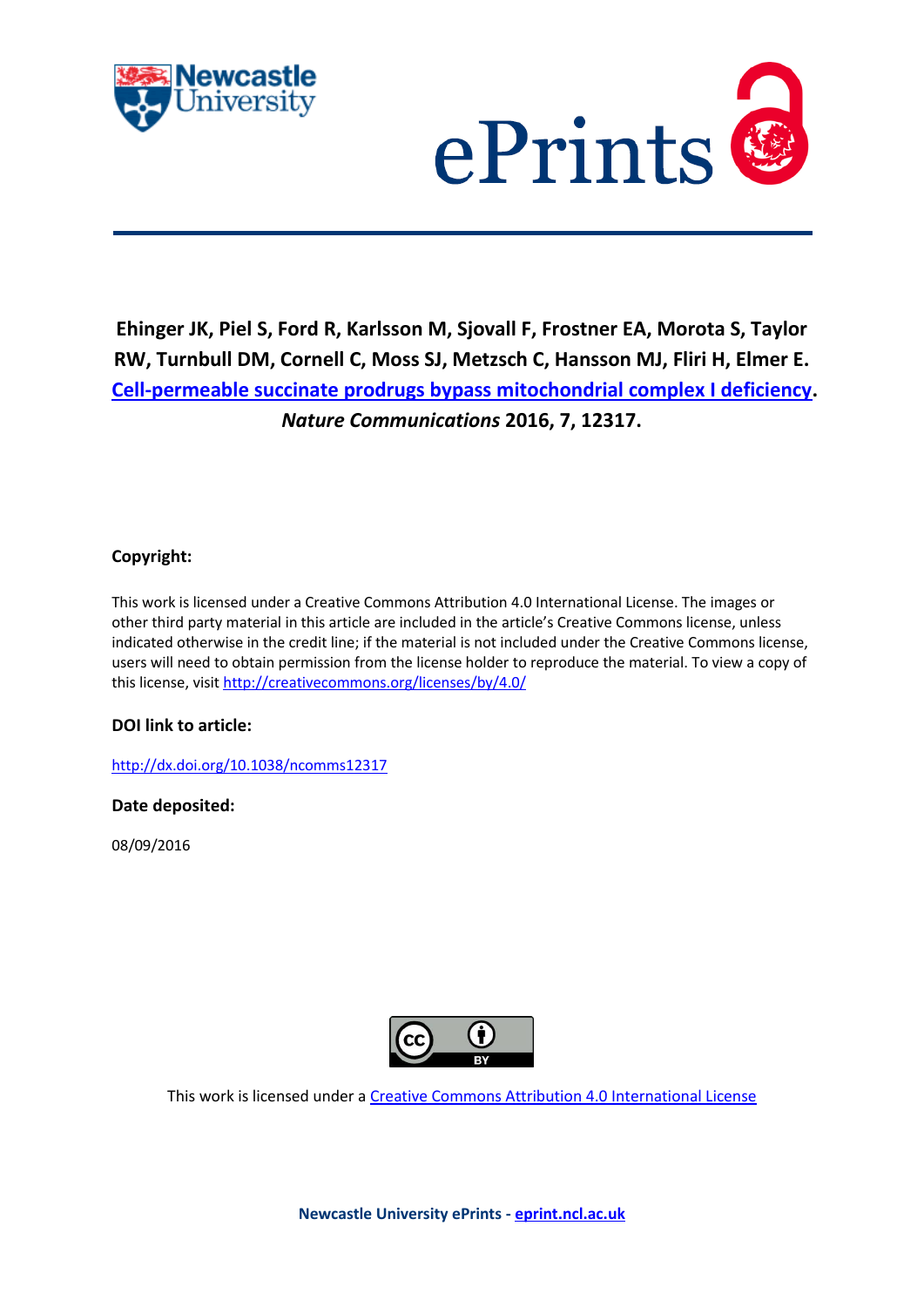

## ARTICLE

Received 16 Apr 2016 | Accepted 21 Jun 2016 | Published 9 Aug 2016

DOI: 10.1038/ncomms12317 **OPEN**

# Cell-permeable succinate prodrugs bypass mitochondrial complex I deficiency

Johannes K. Ehinger<sup>1,2,3</sup>, Sarah Piel<sup>1,2</sup>, Rhonan Ford<sup>4</sup>, Michael Karlsson<sup>1,2</sup>, Fredrik Siövall<sup>1,5</sup>, Eleonor Åsander Frostner<sup>1,2</sup>, Saori Morota<sup>1</sup>, Robert W. Taylor<sup>6</sup>, Doug M. Turnbull<sup>6</sup>, Clive Cornell<sup>4</sup>, Steven J. Moss<sup>7</sup>, Carsten Metzsch<sup>8</sup>, Magnus J. Hansson<sup>1,2</sup>, Hans Fliri<sup>9</sup> & Eskil Elmér<sup>1,2,10</sup>

Mitochondrial complex I (CI) deficiency is the most prevalent defect in the respiratory chain in paediatric mitochondrial disease. This heterogeneous group of diseases includes serious or fatal neurological presentations such as Leigh syndrome and there are very limited evidence-based treatment options available. Here we describe that cell membrane-permeable prodrugs of the complex II substrate succinate increase ATP-linked mitochondrial respiration in CI-deficient human blood cells, fibroblasts and heart fibres. Lactate accumulation in platelets due to rotenone-induced CI inhibition is reversed and rotenone-induced increase in lactate:pyruvate ratio in white blood cells is alleviated. Metabolomic analyses demonstrate delivery and metabolism of  $\int_{0}^{13}$ C]succinate. In Leigh syndrome patient fibroblasts, with a recessive NDUFS2 mutation, respiration and spare respiratory capacity are increased by prodrug administration. We conclude that prodrug-delivered succinate bypasses CI and supports electron transport, membrane potential and ATP production. This strategy offers a potential future therapy for metabolic decompensation due to mitochondrial CI dysfunction.

<sup>&</sup>lt;sup>1</sup> Mitochondrial Medicine, Department of Clinical Sciences Lund, Faculty of Medicine, Lund University, BMC A13, 221 84 Lund, Sweden. <sup>2</sup> NeuroVive Pharmaceutical AB, Medicon Village, 223 81 Lund, Sweden. <sup>3</sup> Department of Otorhinolaryngology, Head and Neck Surgery, Department of Clinical Sciences Lund, Lund University, Skåne University Hospital, 221 85 Lund, Sweden. <sup>4</sup> Selcia Ltd, Fyfield Business and Research Park, Fyfield Road, Ongar CM5 0GS, Essex, UK. <sup>5</sup> Department of Intensive Care and Perioperative Medicine, Skåne University Hospital, 205 02 Malmö, Sweden. <sup>6</sup> Wellcome Trust Centre for Mitochondrial Research, Institute of Neuroscience, The Medical School, Newcastle University, Newcastle upon Tyne NE2 4HH, UK. <sup>7</sup> Isomerase Therapeutics Ltd, Chesterford Research Park, Cambridge CB10 1XL, UK. <sup>8</sup> Anaesthesiology and Intensive Care, Department of Clinical Sciences Lund, Faculty of Medicine, Lund University, 221 85 Lund, Sweden. <sup>9</sup> Mitopharm Ltd, Fyfield Business and Research Park, Fyfield Road, Ongar CM5 0GS, Essex, UK. <sup>10</sup> Clinical Neurophysiology, Department of Clinical Sciences Lund, Lund University, Skåne University Hospital, 221 85 Lund, Sweden. Correspondence and requests for materials should be addressed to J.K.E. (email: [johannes.ehinger@med.lu.se](mailto:johannes.ehinger@med.lu.se)).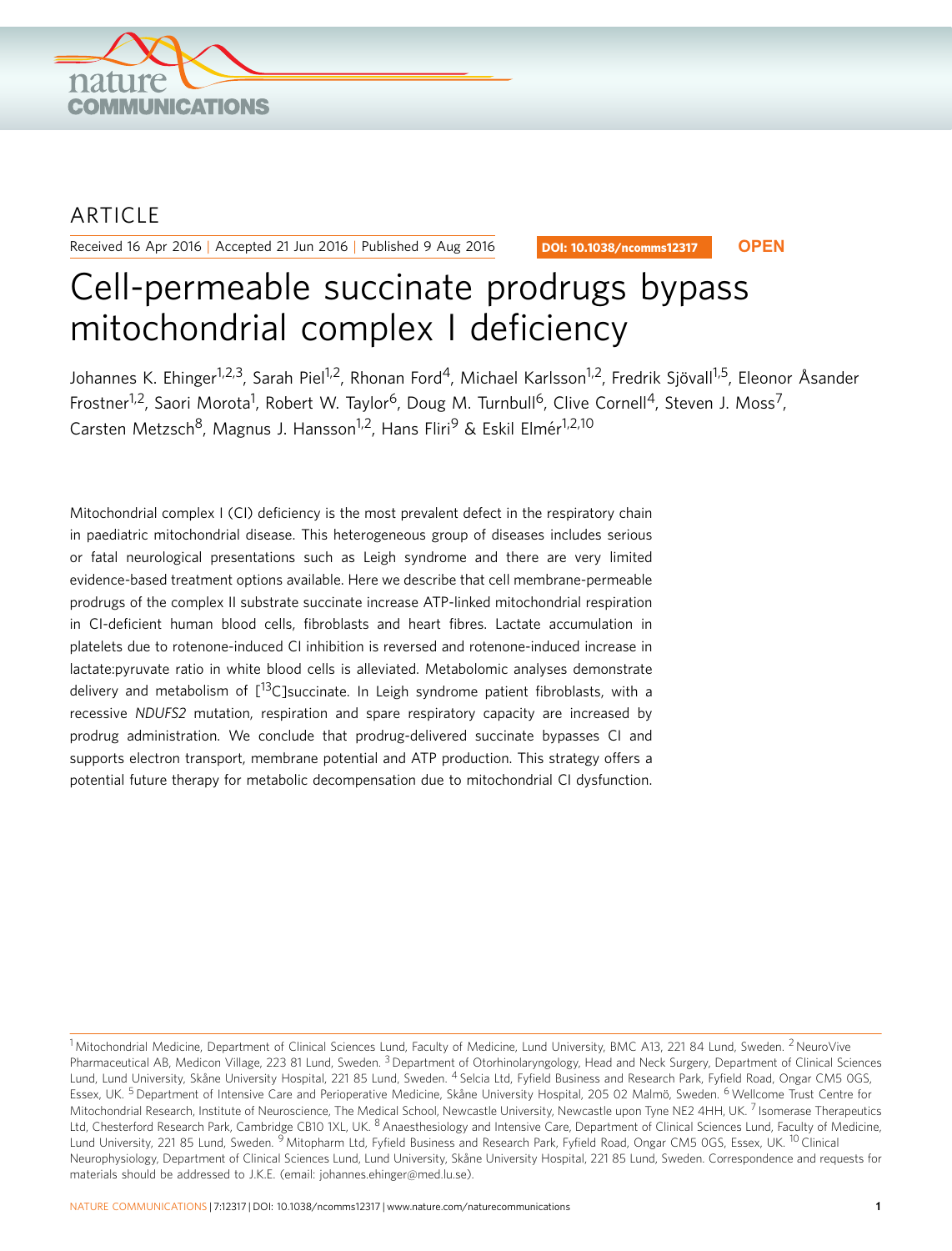aediatric mitochondrial disease due to complex I (CI) deficiency is a heterogeneous group of disorders, and can be due to alterations in either the nuclear or mitochondrial genome. It is the most prevalent defect in the respiratory chain in paediatric patients and often leads to serious or fatal neurological presentations, such as Leigh syndrome<sup>[1](#page-7-0)</sup>. There are currently very limited evidence-based treatment options directed towards mitochondrial respiratory chain dysfunction<sup>[2,3](#page-7-0)</sup>. Succinate is a mitochondrial substrate metabolized through complex II (CII). It is not cell membrane-permeable and exogenously given succinate has limited uptake into cells.

Here we describe that cell membrane-permeable prodrugs of succinate provide increased ATP-linked mitochondrial oxygen consumption in CI-deficient human cells and tissues, which offers a potential future intervention for patients with metabolic decompensation due to mitochondrial CI dysfunction.

### Results

Drug development and screening. In a drug discovery program,  $>$  50 different prodrugs of succinate<sup>[4](#page-7-0)</sup> were designed, synthesized and evaluated for cell permeability and ability to support respiration independent of CI in human peripheral blood cells from healthy donors (platelets and mononuclear cells (PBMCs)) using an Oroboros O2k respirometer. Three compounds were selected for further evaluation: NV101-118 (NV118, diacetoxymethyl succinate), NV101-189 (NV189, bis-(1-acetoxy-ethyl) succinate) and NV101-241 (NV241, 1-acetoxyethyl acetoxymethyl succinate) [\(Fig. 1a](#page-4-0)). This article focuses on NV189, but qualitatively the results for all three prodrugs were similar and data on the other compounds are presented as Supplementary Figs.

Increased CII-linked respiration. At 100 µM, NV189 increased mitochondrial oxygen consumption in intact platelets with CI inhibition induced by the mitochondrial toxin rotenone  $(2 \mu M)$ . Neither succinate nor monomethyl succinate, a monoester of succinate previously reported to be cell permeable<sup>5</sup>, increased mitochondrial respiration [\(Fig. 1b;](#page-4-0) Supplementary Fig. 1a). In cells with normal CI function, oxygen consumption was also increased upon addition of  $100 \mu M$  NV189 [\(Fig. 1c;](#page-4-0) Supplementary Fig. 1b). To exclude the possibility that increased respiration was due to an induction of proton leak through the mitochondrial inner membrane (uncoupling), the platelets were treated with the ATP synthase inhibitor oligomycin. This prompted a significant decrease in oxygen consumption, which indicates the extent of respiration linked to ADP phosphorylation ([Fig. 1c;](#page-4-0) Supplementary Fig. 1b). Increased substrate supply, rather than uncoupling, was further demonstrated by measuring mitochondrial inner membrane potential with the positively charged membrane-permeable probe tetramethylrhodamine methyl ester (TMRM) in nonquench mode using fluorescence-activated cell sorting. TMRM fluorescence was increased in CI-inhibited human platelets upon addition of  $250 \mu M$  NV189 and fluorescence increased further with ATP synthase inhibition, indicating mitochondrial membrane hyperpolarization [\(Fig. 1d](#page-4-0)). Cells with maximal uncoupled respiratory chain activity via titration of the protonophore carbonyl cyanide p-(trifluoromethoxy) phenylhydrazone (FCCP) increased oxygen consumption even more with addition of  $250 \mu M$  NV189, further indicating increased substrate supply to the respiratory chain [\(Fig. 1e;](#page-4-0) Supplementary Fig. 1c). In blood cells, pre-permeabilized with the detergent digitonin, 250 µM NV189 did not induce any increase in respiration, while succinate control did, showing the need for intracellular metabolism for succinate to be released and made available to the mitochondria ([Fig. 1f;](#page-4-0) Supplementary Fig. 1d).

To confirm that the increase in respiration is specifically due to respiration through CII, a cell-permeable prodrug of the CII inhibitor malonate, NV01-161, (NV161, diacetoxymethyl malonate, [Fig. 1h](#page-4-0)) was designed, synthesized and evaluated (Supplementary Fig. 2). Intact cells exposed to succinate prodrugs were treated with NV161 with ensuing decrease in respiration ([Fig. 1g;](#page-4-0) Supplementary Fig. 1e). The applicability of the platelet data to other cell types was evaluated by assessing respiration in PBMCs treated with NV189 with or without CI inhibition with similar results to those in platelets [\(Fig. 1i,j](#page-4-0); Supplementary Fig. 1f,g).

Paediatric mitochondrial diseases primarily display symptoms from energy intense organs such as the liver, brain, muscles, retina and cochlea. In some reports, 30–40% of paediatric patients with respiratory chain CI dysfunction present with cardiomyopathy<sup>6,7</sup>, a condition that is linked to higher mortality<sup>8</sup>. Human atrial heart muscle biopsies from elective surgery were acquired and the fibres gently separated using forceps. The fibres were incubated with the CI inhibitor rotenone and subsequently treated with succinate prodrug, eliciting an increase in oxygen consumption ([Fig. 1k](#page-4-0); Supplementary Fig. 1h).

Attenuated lactate production. A hallmark of mitochondrial disease is lactic acidosis. When the mitochondrial energy production fails to comply with demand, pyruvate is converted to lactate to maintain the  $NAD$ <sup>+</sup> pool, causing increased lactate levels and decreased pH in blood and cerebrospinal fluid in the patients. About 80% of patients with mitochondrial disease show signs of lactate accumulation<sup>[6,8,9](#page-7-0)</sup>. We incubated human platelets with or without  $2 \mu M$  rotenone and measured lactate accumulation in media over time. With CI inhibition, the cells displayed a significantly higher lactate production than control,  $4.30 \pm 0.24$  µmol lactate per 10<sup>9</sup> cells per hour compared with control level  $1.73 \pm 0.5$  (regression slope  $\pm$  s.d.), but with incubation with NV189 the rotenone-induced lactate production was similar to control level (1.26  $\pm$  0.19). To verify the viability of the cell preparation, the glycolytic pathway upon drug addition and the specificity of CII-mediated ATP supply, cells were incubated with NV189, rotenone and an inhibitor of the downstream respiratory chain complex III (antimycin A,  $1 \mu g$  ml<sup>-1</sup>), eliciting lactate production at the level of that of rotenone alone  $(4.44 \pm 0.19;$  [Fig. 1m,n;](#page-4-0) Supplementary Fig. 1i).

Metabolomics confirms metabolism of delivered succinate. To elucidate the intracellular metabolism of NV189, a metabolomic assay was performed on PBMCs from four healthy donors. Cells were incubated with or without rotenone and with or without NV189 for 20 min. Using quantitative capillary electrophoresis mass spectrometry (CE-MS), the concentrations of 116 metabolites were determined. Delivery of intracellular succinate and anaplerosis of tricarboxylic acid (TCA) cycle intermediates were confirmed [\(Fig. 2a;](#page-4-0) Supplementary Fig. 3). The lactate:pyruvate ratio was increased when cells were inhibited with rotenone and normalized when the cells were treated with NV189 [\(Fig. 1l](#page-4-0)). No conclusive alterations due to drug treatment in metabolism of succinyl-CoA-related amino acids or glycolysis could be shown. Levels of cysteine were decreased, which could indicate oxidative stress. To investigate the time course of intracellular metabolism of delivered succinate, [1, 2, 3, 4-13C4]NV118 was synthesized, whereby the carbon atoms in NV118 that upon release would comprise the four carbon atoms in succinate were enriched with the stable isotope <sup>13</sup>C. This distinguishes between endogenous TCA cycle intermediates and metabolites originating from the prodrug-delivered succinate. NV118 rather than NV189 was used due to relatively less complex synthesis. Human platelets were then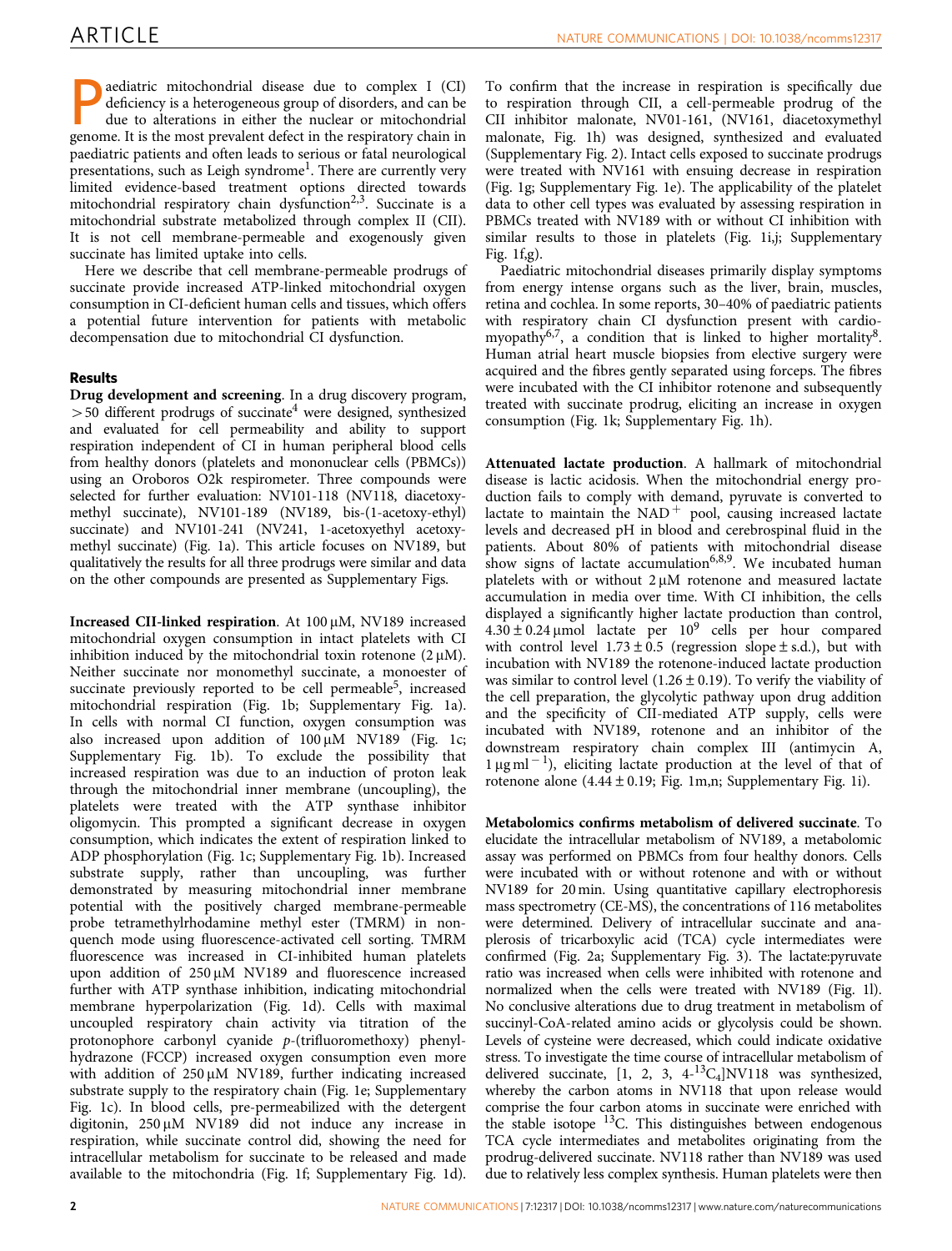incubated with [1, 2, 3,  $4^{-13}C_4$ ]NV118 for 7.5, 15, 30, 120 and 240 min. Even at the first time point,  $[{}^{13}C_4]$ malate and  $\begin{bmatrix} 1^3C_4 \end{bmatrix}$ citrate were observed, demonstrating rapid entry of  $\begin{bmatrix} 1^3C_4 \end{bmatrix}$ succinate into the TCA cycle ([Fig. 2b\)](#page-4-0). There was also  $[{}^{13}C_6]$ citrate present, which indicates that  $[{}^{13}C]$ oxaloacetate or

[ 13C]malate had converted to pyruvate and through acetyl-CoA formed citrate with  $[{}^{13}C_4]$ oxaloacetate [\(Fig. 2b;](#page-4-0) Supplementary Fig. 4), demonstrating continuous metabolism in the TCA cycle. The ratio of labelled species gradually declined with time but still after 240 min, there was a supply of labelled succinate available.

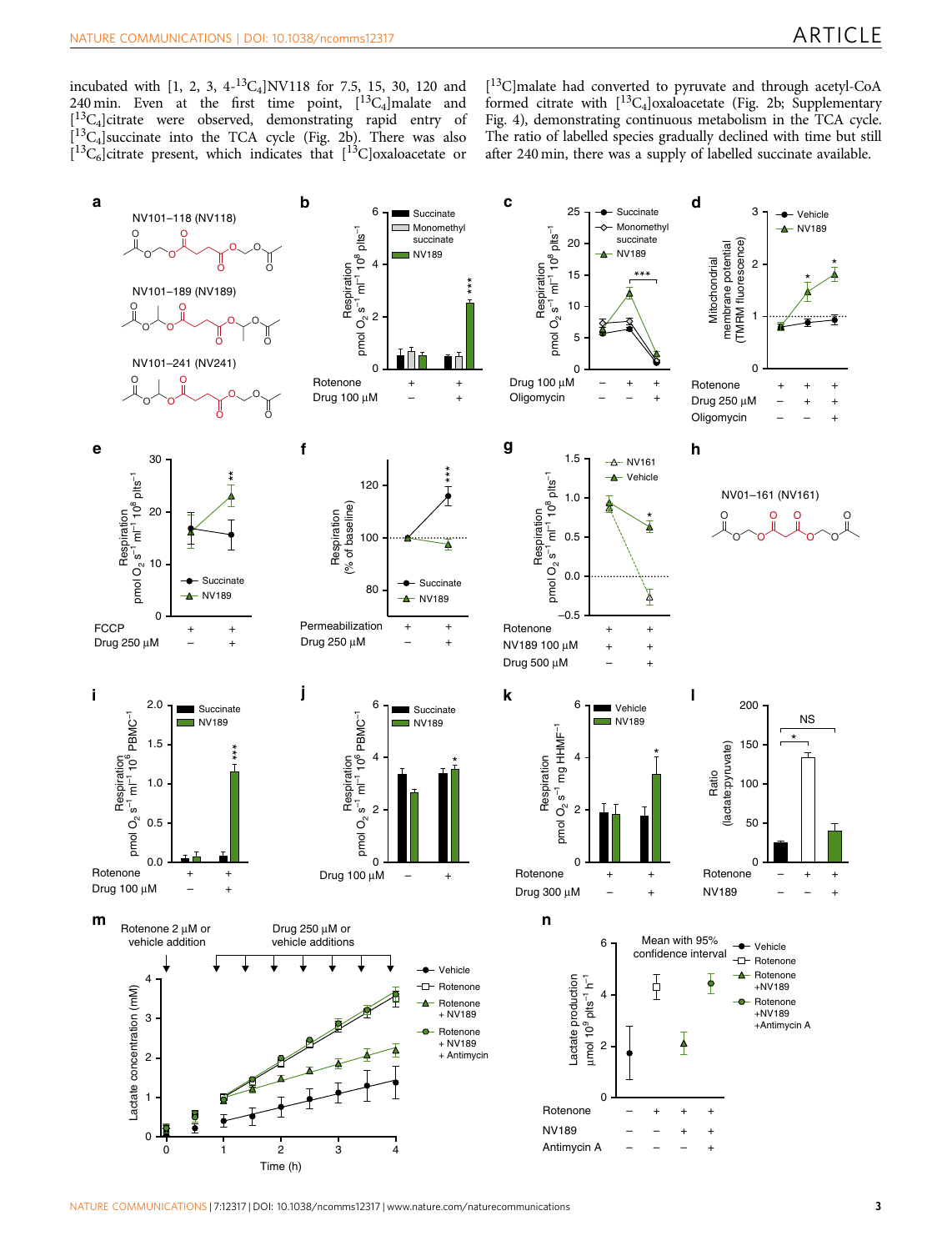<span id="page-4-0"></span>Figure 1 | Effects of mitochondrial complex II stimulation by the succinate prodrug NV189. (a) Structures of NV118, NV189 and NV241, succinate highlighted in red. (b) Respiration in platelets (plts) with rotenone-induced mitochondrial complex I (CI) inhibition. (c) ATP-generating respiration in platelets. (d) Mitochondrial membrane potential in complex I-inhibited platelets, ratio of basal TMRM fluorescence,  $n = 4$ . (e) Respiration in platelets with FCCP-induced uncoupling. (f) Respiration in digitonin-permeabilized platelets. (g) Effect on respiration in platelets with addition of the cell-permeable complex II inhibitor NV161, \* indicate significant difference between NV161 and vehicle,  $n = 4$ . (h) Structure of NV161, malonate highlighted in red. (i) Respiration in peripheral blood mononuclear cells (PBMCs) with rotenone-induced CI inhibition,  $n = 4$ . (i) Convergent respiration in PBMCs,  $n = 4$ , \* indicate significant difference between pre and post dosing. (k) Respiration in human heart muscle fibres (HHMFs),  $n = 5$ . (I) Lactate:pyruvate ratio in PBMCs at baseline, after rotenone CI inhibition and after treatment with NV189,  $n = 4$ . \* indicates significant difference using Friedmans non-parametric paired test with Dunn's multiple comparisons test of all groups against control. For three data points, pyruvate was below detection limit and the estimated lower-quantification limit was used for calculating the ratio. (m) Lactate accumulation in 2 ml buffer containing 400  $\times$  10<sup>6</sup> platelets, incubated with or without rotenone, antimycin A and NV189,  $n = 5$ . (n) Lactate production in platelets, data quantification from previous panel. Mean with 95% confidence interval. All respirometric experiments in human platelets were performed with  $n = 6$  individuals donors if not otherwise stated. All data presented as mean and s.e. if not otherwise stated. In all experiments, blood cells from separate donors are used for each n. \*P<0.05, \*\*P<0.01, \*\*\*P<0.001 (two-tailed paired or unpaired Student's t-test as appropriate, difference between test compound and control if not otherwise stated).

Respiration increased in Leigh syndrome patient fibroblasts. To evaluate the effect of NV189 on patient cells, fibroblasts from a patient with Leigh syndrome due to recessive nuclear DNA mutations in the structural CI gene NDUFS2 and three control cell lines were investigated using a Seahorse Bioscience XF<sup>e</sup> 96 Extracellular Flux Analyzer ([Fig. 3;](#page-5-0) Supplementary Fig. 5). The patient fibroblasts have previously been shown to exhibit severely

decreased activity of CI, decreased CI assembly and lower expression of  $C I$  structural proteins<sup>10</sup>. Pooled data from all experiments [\(Fig. 3c,d;](#page-5-0) Supplementary Fig. 5c,d) revealed a 25% decrease in basal oxygen consumption rate (OCR) and a 42% reduction in maximum uncoupled respiration in the Leigh syndrome patient cells compared with the mean of the control cell lines. After addition of NV189, the OCR was similar between



Figure 2 | Intracellular metabolism of exogenous prodrug-delivered succinate. (a) TCA cycle intermediates in peripheral blood mononuclear cells after 20 min incubation with or without rotenone and NV189 quantified using capillary electrophoresis mass spectrometry,  $n = 4$ . Data presented as mean and s.d. (b) Fraction of  $[13C]$  isotope labelled carbons in TCA cycle intermediates and related metabolites in human platelets incubated with [1, 2, 3,  $4^{-13}C_4$ ]NV118 for 7.5, 15, 30, 120 or 240 min. Mean of  $n = 2$ . 2-OG, 2-oxoglutaric acid.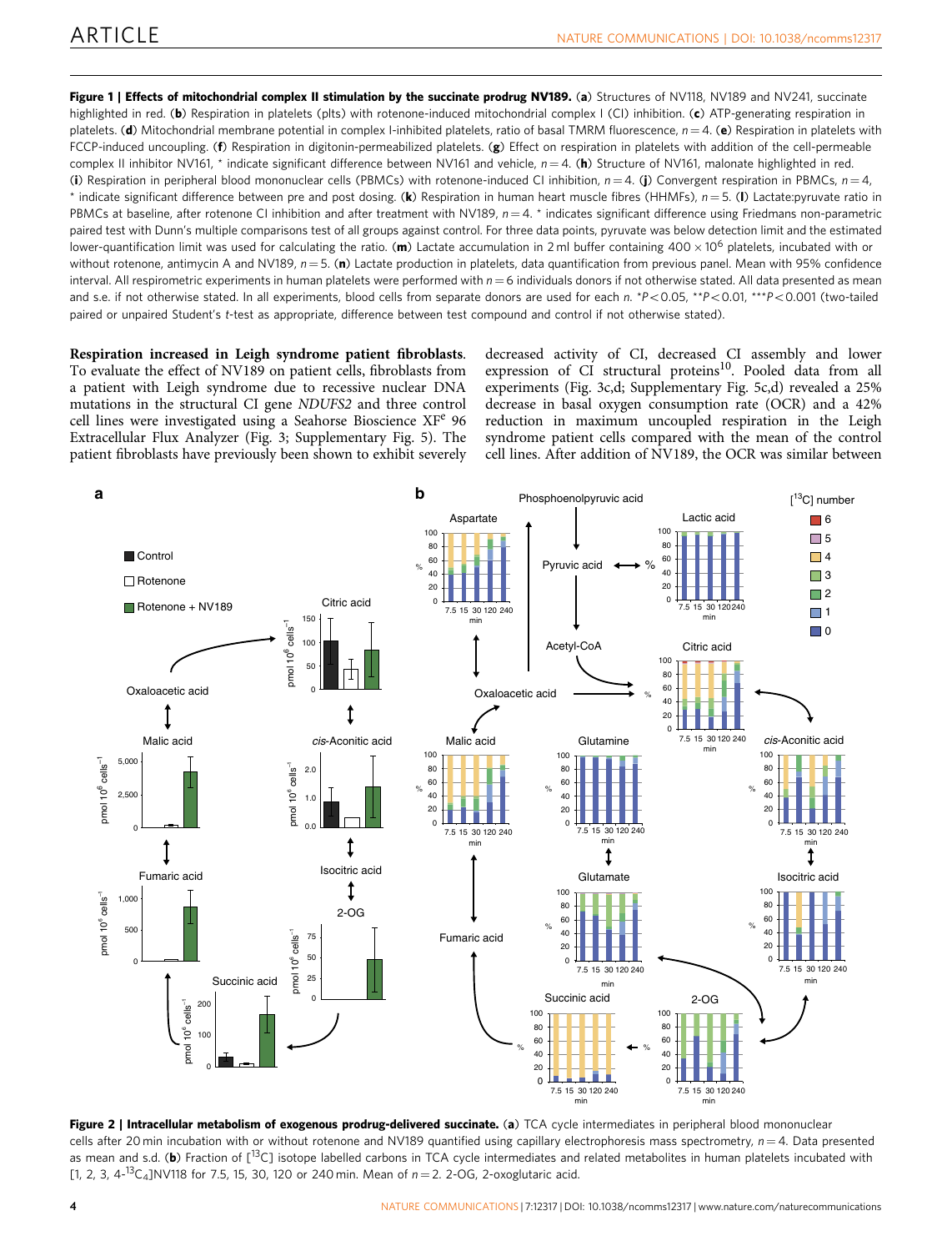<span id="page-5-0"></span>

Figure 3 | Succinate prodrug treatment of mitochondrial complex I-deficient Leigh syndrome patient fibroblasts. (a,b) Oxygen consumption rate (OCR) in three control fibroblast cell lines and a mitochondrial complex I-deficient cell line (recessive NDUFS2 mutation) treated with NV189 or vehicle. (c-f) Quantification of OCR in control and patient fibroblasts for each respiratory state. (g,h) Relative contribution of complex I- and complex II-linked respiration to maximum uncoupled respiration in patient cells and control cell lines. (i) Spare respiratory capacity, defined as per cent increase from endogenous baseline to maximum uncoupled respiration. Data presented as mean and s.e. of  $n = 3$  experiments from separate cell culture flasks performed with eight technical replicates each time for each cell lines. Data from the three control cell lines are pooled. \*P<0.05 (two-tailed unpaired Student's t-test, difference between Leigh and control cell lines).

patient and controls (Fig. 3d; Supplementary Fig. 5d). The patient cells had lower maximum respiration compared with control cells, but in the presence of NV189 the OCR of patient cells was similar to that of untreated control cells (Fig. 3e and Supplementary Fig. 5e). After rotenone inhibition of CI, both cell types elicited clear remaining respiratory activity in cells treated with NV189 (Fig. 3f; Supplementary Fig. 5f). The relative contribution of flux through CII to maximum uncoupled respiration for NV189 was 4.8% in the control cell lines and 3.8% in the Leigh syndrome cells. With treatment, this increased to 15.9% in control cells and to 28.8% in patient cell (Fig. 3g,h; Supplementary Fig. 5g,h), illustrating the dependence of CII substrates in the patient cells to reach normal respiratory function. When patient cells were treated with the prodrugs, the spare respiratory capacity (respiratory reserve, the ability of the cells to increase respiration from the endogenous baseline) as

percentage of the endogenous baseline was similar to that of the control cell lines (Fig. 3i; Supplementary Fig. 5i). Succinate or dimethyl succinate (an ester previously suggested to be cell permeable<sup>11,12</sup>) did not exert any effects on either cell type (Supplementary Fig. 6).

### **Discussion**

Mitochondrial disorders frequently present early in life with failure to thrive, myopathy and neuropathy, but the symptoms are very divers[e13](#page-7-0). At least 1 in 8,000 births will develop a mitochondrial disease<sup>[14](#page-7-0)</sup>. Mitochondrial diseases are usually progressive and have a fluctuating clinical course. Periods of deterioration, such as during an intercurrent viral infection, are prompted by the increase in metabolic demand that the mitochondria cannot compensate for, resulting in metabolic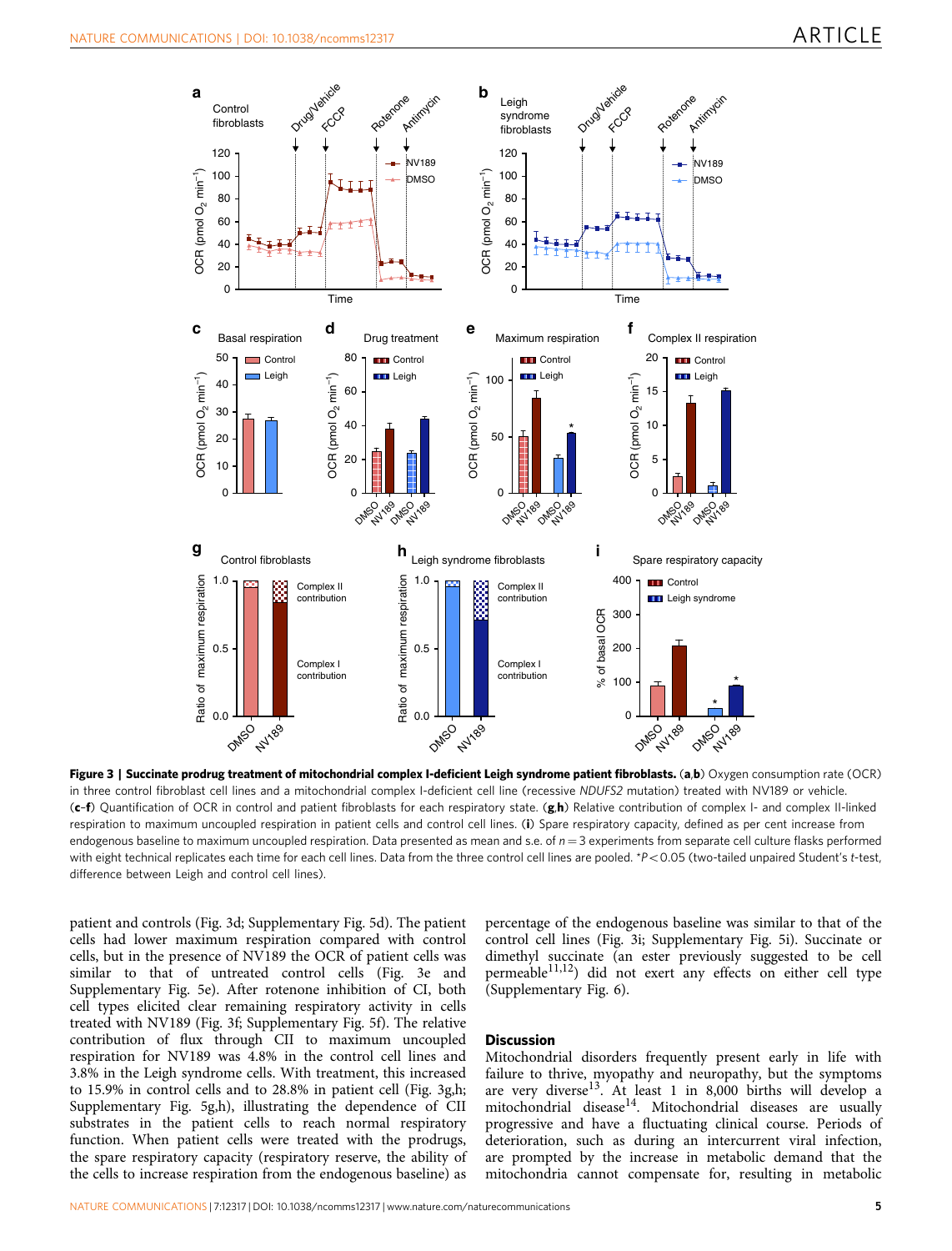### **a** CI-deficiency



### **b** Succinate prodrug delivery



Figure 4 | Delivery of succinate to the intracellular space via a prodrug strategy. (a) Dysfunction in mitochondrial complex I reduces electron flow through the respiratory chain, shift metabolism towards glycolysis, induce lactate accumulation and limit ATP production. (b) Cell membranepermeable prodrugs of succinate access the intracellular space and release succinate, enabling increased electron transport, respiration and ATP production through complex II, thus bypassing the deficiency in mitochondrial complex I.

decompensation<sup>15</sup>. It is an area of large unmet medical need as few evidence-based treatment options are available[2](#page-7-0). We describe here three model compounds of the first generation of a new pharmacological strategy to metabolically support these patients during time of metabolic decompensation. The current compounds lack sufficient plasma stability to be suitable for in vivo use. A cell-permeable prodrug of succinate can enter the cell independent of active uptake and subsequently release succinate. By supplying the mitochondria with substrates for CII, cells that are unable to comply with metabolic demand due to limitations at CI, or upstream thereof, may increase ATP production through oxidative phosphorylation, demonstrated here by the normalization of spare respiratory capacity in metabolically defect patient cells [\(Fig. 3i](#page-5-0)). By supporting aerobic metabolism, the relative dependence on glycolysis for ATP generation is alleviated and lactate production is attenuated ([Figs 1n and 4](#page-4-0)). Utilizing a cell-permeable prodrug strategy to deliver a TCA cycle intermediate to the intracellular space is a feasible pharmacologic strategy with potential benefit in conditions affecting mitochondrial function, such as CI dysfunction or TCA cycle intermediate depletion in organic acidemias. Here we demonstrate that prodrug-delivered succinate can alleviate metabolic decompensation due to CI-related mitochondrial dysfunction.

### **Methods**

Human peripheral blood cells. The blood cell protocols were approved by the regional ethics committee of Lund University, Sweden (permit no. 2013/181), and written informed consent was acquired from each participant. From healthy volunteers, venous blood was drawn to K<sub>2</sub>EDTA tubes (Vacutainer, BD, Franklin Lakes, USA) via venous puncture. Platelets were isolated with consecutive centrifugation steps as previously described<sup>16</sup>. Peripheral blood mononuclear cells (PBMCs) were isolated using Lymphoprep (Axis-Shield, Dundee, Scotland). Erythrocytes and PBMCs were loosely pelleted by 10 min centrifugation at 500g. The pellet was resuspended in saline, layered on a Ficoll gradient and centrifuged at 800g for 20–30 min. The resulting leukocyte layer was collected, resuspended in saline and pelleted by 5 min centrifugation at 250g. The supernatant was removed and the pellet resuspended in 100-200 µl of saline. Blood cells were counted using an automated hematocytometer (SweLab Alfa, Boule Diagnostics, Sweden). The number of biological replicates (blood cells derived from different individual donors) are provided in the respective figure legends for all experiments.

Human cardiac muscle samples. Biopsies of human cardiac muscle were obtained at the Department of Cardiothoracic Surgery, Skåne University Hospital, Lund, Sweden. Pre-surgery informed consent was obtained from patients undergoing planned open-heart surgery such as mitral valve repair or maze procedure for treatment of atrial fibrillation. Only superfluous tissue that otherwise would have been discarded or located behind the suture line for the cannulation catheter was collected (up to 2 g was collected, 50-100 mg used for each experiment). Ethical permission was granted by the regional ethical review board of Lund, Sweden (permit no. 2013/271, 2013/701). The biopsy was immediately transferred to ice-cold preservation solution (BIOPS;  $10 \text{ mM }$ Ca-EGTA buffer,  $0.1 \mu \text{M }$  free calcium, 20 mM imidazole, 20 mM taurine, 50 mM K-MES, 0.5 mM dithiothreitol, 6.56 mM MgCl2, 5.77 mM ATP and 15 mM phosphocreatine, pH 7.1). It was thereafter dissected under microscope using forceps to gently separate the fibres and remove any fat and connective tissue. Biopsy wet weight was obtained before respiratory measurements (Precisa 40SM-200A, Abbot, USA).

Cultured fibroblasts. Permit for research on fibroblasts was granted by the Newcastle and North Tyneside 1 NRES Committee (REC reference 2002/205). A cultured skin fibroblast cell line from a patient with clinical Leigh syndrome due to a deficiency in the nuclear encoded structural mitochondrial CI protein NDUFS2 (p.Arg118Gln; p.Met292Thr mutations), and relevant control cell lines from healthy donors were provided by the Wellcome Trust Centre for Mitochondrial Research at Newcastle University,  $UK^{10}$ . The fibroblasts were cultured in minimum essential medium (MEM) supplemented with 10% fetal bovine serum, 1% MEM vitamins, 1% MEM non-essential amino acids, 2 mM L-glutamine, 50  $\mu$ g ml<sup>-1</sup> streptomycin, 50 U ml<sup>-1</sup> penicillin, 50 µg ml<sup>-1</sup> uridine and 1 mM sodium pyruvate at 37  $\mathrm{^{\circ}C}$  and 5%  $\mathrm{CO}_{2}$ . Cells were collected using trypsin and split or used for analysis at  $\sim$  70–80% confluence and counted using an automated cell counter (TC20, Bio-Rad, Hercules, USA).

Respirometry. For cells in monolayers, the Seahorse Bioscience XF<sup>e</sup> 96 Extracellular Flux Analyser (Seahorse Bioscience, North Billerica, USA) was the instrument of choice, and for cells in suspension such as blood cells the Oroboros O2k (Oroboros Instruments, Innsbruck, Austria) was used. Respiratory measurements using Oroboros O2k were performed in stirred (750 r.p.m.) 2 ml glass chambers at 37 °C. The media MiR05 (sucrose 110 mM, HEPES 20 mM, taurine 20 mM, K-lactobionate 60 mM,  $MgCl<sub>2</sub>$  3 mM,  $KH<sub>2</sub>PO<sub>4</sub>$  10 mM, EGTA 0.5 mM and bovine serum albumin 1 g  $1^{-1}$ , pH 7.1) was used in all experiments<sup>16,17</sup>. Data were recorded using the DatLab software version 4, 5 or 6 (Oroboros Instruments). Correction for instrumental background and air calibration was performed according to the manufacturer's instructions.

All experiments with platelets were performed with cell concentrations of  $200 \times 10^6$  cells per ml and all experiments with PBMCs with  $5 \times 10^6$  cells per ml. In experiments with human heart fibres,  $\sim$  10 mg of tissue was used in each run. To inhibit mitochondrial CI, rotenone  $(2 \mu M)$  was used and to inhibit mitochondrial complex III, antimycin A  $(1 \mu g \, ml^{-1})$  was used. ATP synthase was inhibited using oligomycin  $(1 \mu g \text{ ml}^{-1})$ , evaluating the contribution of respiration independent of ADP phosphorylation. Maximum uncoupled respiration of the electron transport system was induced by titration of the protonophore carbonyl cyanide FCCP until no further increase in respiration was detected. The test compound or control substances (succinate, dimethyl succinate, monomethyl succinate, malonate, dimethyl malonate or dimethylsulphoxide (DMSO)) were dosed as indicated in each figure.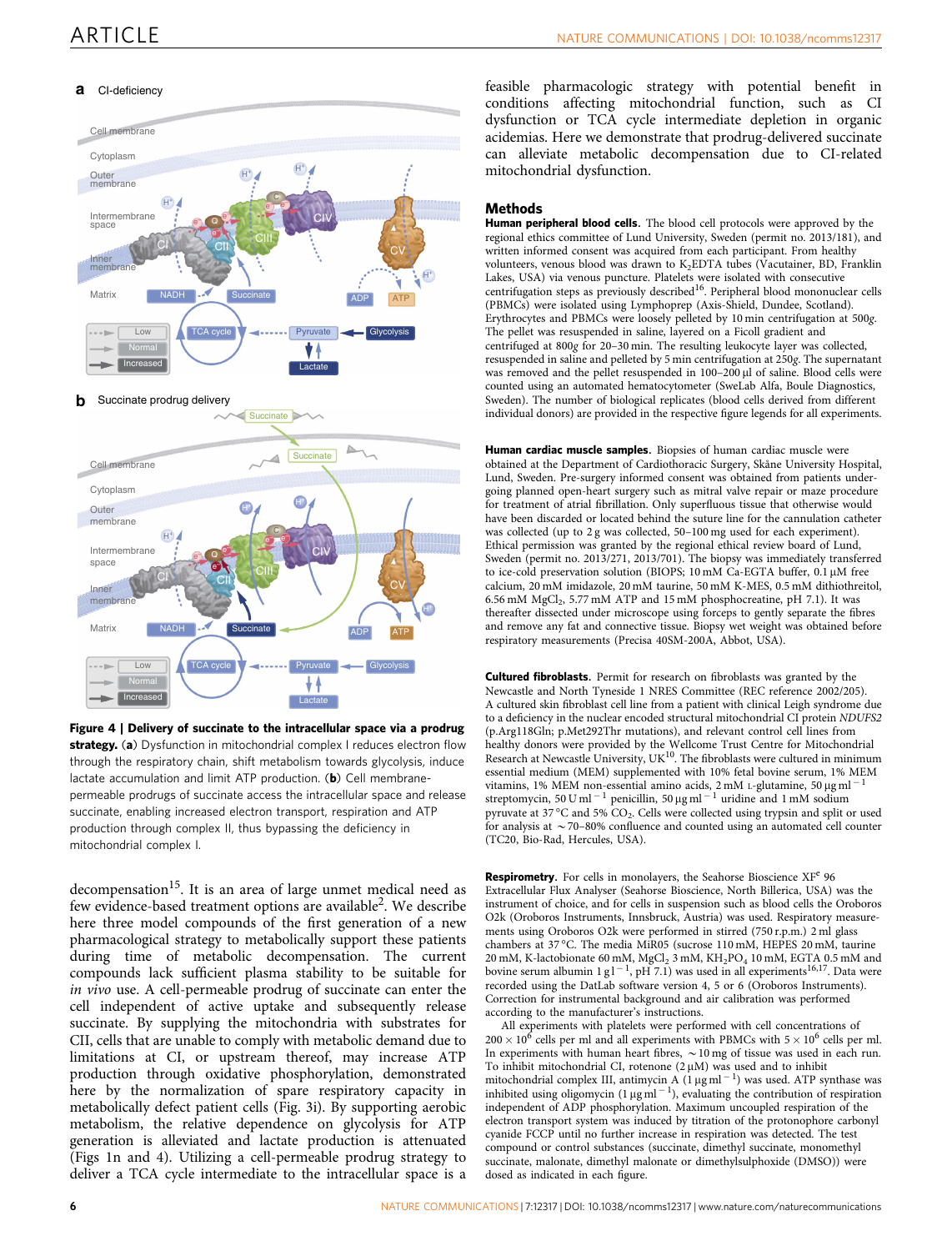<span id="page-7-0"></span>collagen-coated 96-well plates and kept at 37  $^{\circ}$ C and 5% CO<sub>2</sub> overnight. Before the experiment, the growth medium was replaced by XF-Base Medium containing 2 mM L-glutamine, 5 mM sodium pyruvate and 10 mM glucose (pH 7.4) and the cells were kept at 37 °C 1 h at atmospheric  $\mathrm{O}_2$  and  $\mathrm{CO}_2$ . Oxygen consumption was measured at routine state and after addition of  $500 \mu M$  of NV241 or NV189, its vehicle DMSO, dimethyl succinate or disodium succinate, followed by different concentrations of FCCP (0.125, 0.5, 1.0 and 1.5  $\mu$ M), 2  $\mu$ M rotenone and 1  $\mu$ g ml  $^{-1}$ antimycin A. After FCCP and drug addition, the first data point was generally used, if not another data point was clearly higher, and for the remaining states the last data point before the subsequent addition was used. The FCCP dosing resulting in the highest uncoupled respiration was chosen for analysis for each experiment with each cell line and treatment.

All respirometric measurements, with the exception of the human heart fibre data, were corrected for non-mitochondrial oxygen consumption, obtained after the addition of antimycin A.

**Lactate.** Platelets ( $n = 5$  individual donors, 200  $\times$  10<sup>6</sup> cells per ml) were incubated in PBS for 4 h with rotenone (2  $\mu$ M), rotenone and antimycin A (1  $\mu$ g ml<sup>-1</sup>) combined or the vehicle for rotenone (DMSO). At  $t = 60$  min, additions of 250  $\mu$ M NV118, NV189, NV241 or vehicle (DMSO) were initiated and repeated every 30 min throughout the experiment. Lactate levels were determined every 30 min using a Lactate ProTM 2 blood lactate meter (Arkray, Alere AB, Lidingö, Sweden)<sup>18</sup>. Incubation was performed at 37 °C at a stirrer speed of 750 r.p.m.

Mitochondrial membrane potential. Mitochondrial membrane potential in isolated human platelets (200  $\times$  10<sup>6</sup> ml  $^{-1}$ ) was measured using a flow cytometer FACSAria III (BD, Franklin Lakes, USA) with Diva version 7.0 acquisition and analysis software, using the probe TMRM (Life Techologies, Ref: T668),<br>in non-quench mode (30 nM)<sup>19</sup> excited by 561 nM 40 mW laser and collected on 582/15 band pass filter. CD41a-APC (BD Pharmingen, Clone HIP8, Ref: 559777) at 18 times dilution was used to assess platelet activation. Samples were incubated with the probes in MiR05 for 30 min at room temperature. CI was inhibited using  $2 \mu$ M rotenone. NV189 (250  $\mu$ M) or DMSO control was added to the samples, followed by oligomycin (1  $\mu$ g ml<sup>-1</sup>), FCCP (20  $\mu$ M) and antimycin A (1  $\mu$ g ml<sup>-1</sup>), the two latter additions as internal controls. Data software used was FlowJo 10 (Tree Star, Ashland, USA). Statistical analyses were performed, and all figures were generated using Prism 6 (GraphPad Software).

**Metabolomics.** Isolated human PBMCs  $(16-25 \times 10^6 \text{ ml}^{-1})$  were incubated at 37 °C in 2 ml MiR05 with 5 mM glucose and with rotenone 2 µM or DMSO control. NV189 (250 mM; 0.5 mM total) or DMSO control was added in two subsequent additions. Samples were centrifuged at 4,600g for 4 min and the supernatant discarded in two cycles with resuspension of pellet in 1.5 ml of 5% mannitol solution before the second run. To each sample,  $800 \,\mathrm{\upmu}$  of methanol and  $550 \,\mathrm{\upmu}$  of solution of the internal standard (H3304-1002, Human Metabolome Technologies Inc., Tsuruoka, Japan) were added and 1 ml of the extracted solution was taken for centrifugation at 2,300g at 4 °C for 5 min. Thereafter, 400  $\mu$ l of the supernatant was filtered at 9,100g at 4  $^{\circ}\textrm{C}$  until no liquid remained. The extract was dried in a centrifugal evaporator (1,500 r.p.m., 1,000 Pa) and put in  $-$  80 °C until analysis. Samples were analysed using capillary electrophoresis time-of-flight mass spectrometry (CE-TOFMS) for cationic compounds and capillary electrophoresis tandem mass spectrometry (CE-MS/MS) for anionic compounds (Agilent Technologies,<br>Santa Clara, USA), as previously described<sup>20</sup>. Peaks detected in CE-TOFMS analysis were extracted using automatic integration software (MasterHands ver.2.16.0.15 developed at Keio University) and those in CE-MS/MS analysis were extracted using automatic integration software (MassHunter Quantitative Analysis B.06.00, Agilent Technologies) to obtain peak information including m/z, migration time and peak area. The peak area was then converted to relative peak area. The peaks were annotated based on the migration times in CE and  $m/z$  values determined by TOFMS. Putative metabolites were then assigned from Human Metabolome Technologies (HMT) metabolite database on the basis of m/z and migration time. All the metabolite concentrations were calculated by normalizing the peak area of each metabolite with respect to the area of the internal standard and using standard curves, which were obtained by three-point calibrations. The lactate:pyruvate ratio was analysed using Friedman's non-parametric paired test for comparison between three groups or more with Dunn's multiple comparisons test of all groups against control. For three data points (one data point in the group treated with only rotenone and two data points in the group treated with rotenone and NV189), pyruvate was below the quantification limit. The estimated lower-quantification limit for pyruvate was between 16.96 and 20.55 pmol per 106 cells and a mean of these two values was used for calculating the lactate:pyruvate ratio for the missing data points. Experiments were performed by the service provider Human Metabolome Technologies Inc. (Tsuruoka, Japan). Cells from the same four healthy volunteers were used for each experimental group.

Isotope labelling. NV118 was synthesized incorporating all four carbons in the central succinate structure of the molecule with  $[^{13}C]$  isotopes. Isolated platelets  $(800 \times 10^6 \,\mathrm{ml}^{-1})$  were kept at 37 °C in 2 ml MiR05 containing 5 mM glucose. [1, 2, 3, 4-13C4]NV118 was added in two boluses to a final concentration of 0.5 mM and the samples were incubated for 15, 30, 120 or 240 min. Extracts were prepared as described above. Metabolome measurements were carried out through Human Metabolome Technology Inc., Tsuruoka, Japan. Target metabolites and their isotopomers were annotated based on their theoretical m/z value and migration  $time^{21}$ . Cells from the same two healthy volunteers were used for each experimental group.

Statistics. Statistical analyses were performed, and all figures generated, using Prism 6 (GraphPad Software, La Jolla, USA) if not otherwise stated. A P value of o0.05 was considered statistically significant. No blinding or randomization was performed, except for the metabolomics assays, where the lab performing the analyses was blinded to the intervention allocated to the samples. Data from blood cell respirometry have previously been reported to be normally distributed and parametric tests were used<sup>16</sup>.

Data availability. All relevant data are contained within the paper and Supplementary Information files or available from the authors upon request.

### References

- 1. Distelmaier, F. et al. Mitochondrial complex I deficiency: from organelle dysfunction to clinical disease. Brain 132, 833–842 (2009).
- 2. Pfeffer, G., Majamaa, K., Turnbull, D. M., Thorburn, D. & Chinnery, P. F. Treatment for mitochondrial disorders. Cochrane Database Syst Rev 4, CD004426 (2012).
- 3. Lightowlers, R. N., Taylor, R. W. & Turnbull, D. M. Mutations causing mitochondrial disease: What is new and what challenges remain? Science 349, 1494–1499 (2015).
- 4. Fliri, H. et al. Protected succinates for enhancing mitochondrial ATPproduction. Patent WO2014053857 A1 (2014).
- 5. MacDonald, M. J., Fahien, L. A., Mertz, R. J. & Rana, R. S. Effect of esters of succinic acid and other citric acid cycle intermediates on insulin release and inositol phosphate formation by pancreatic islets. Arch. Biochem. Biophys. 269, 400–406 (1989).
- Loeffen, J. L. et al. Isolated complex I deficiency in children: clinical, biochemical and genetic aspects. Hum. Mutat. 15, 123–134 (2000).
- 7. Robinson, B. H. Human complex I deficiency: clinical spectrum and involvement of oxygen free radicals in the pathogenicity of the defect. Biochim. Biophys. Acta 1364, 271–286 (1998).
- 8. Diogo, L. et al. Pediatric mitochondrial respiratory chain disorders in the Centro region of Portugal. Pediatr. Neurol. 40, 351–356 (2009).
- Kirby, D. M. et al. Respiratory chain complex I deficiency: an underdiagnosed energy generation disorder. Neurology 52, 1255–1264 (1999).
- 10. Tuppen, H. A. et al. The p.M292T NDUFS2 mutation causes complex I-deficient Leigh syndrome in multiple families. Brain 133, 2952–2963 (2010).
- 11. Selak, M. A. et al. Succinate links TCA cycle dysfunction to oncogenesis by inhibiting HIF-alpha prolyl hydroxylase. Cancer Cell 7, 77–85 (2005). 12. Chouchani, E. T. et al. Ischaemic accumulation of succinate controls
- reperfusion injury through mitochondrial ROS. Nature 515, 431–435 (2014). 13. DiMauro, S. Mitochondrial diseases. Biochim. Biophys. Acta 1658, 80–88
- (2004). 14. Skladal, D., Halliday, J. & Thorburn, D. R. Minimum birth prevalence of mitochondrial respiratory chain disorders in children. Brain 126, 1905–1912  $(2003)$
- 15. Chinnery, P. F. & Turnbull, D. M. Clinical features, investigation, and management of patients with defects of mitochondrial DNA. J. Neurol. Neurosurg. Psychiatry 63, 559–563 (1997).
- 16. Sjovall, F. et al. Mitochondrial respiration in human viable platelets- methodology and influence of gender, age and storage. Mitochondrion 13, 7–14 (2013).
- 17. Gnaiger, E. et al. in Life in the Cold. (eds Heldmaier, G. & Klingenspor, M.) 431–442 (Springer, 2000).
- 18. Tanner, R. K., Fuller, K. L. & Ross, M. L. Evaluation of three portable blood lactate analysers: Lactate Pro, Lactate Scout and Lactate Plus. Eur. J. Appl. Physiol. 109, 551–559 (2010).
- 19. Perry, S. W., Norman, J. P., Barbieri, J., Brown, E. B. & Gelbard, H. A. Mitochondrial membrane potential probes and the proton gradient: a practical usage guide. BioTechniques 50, 98–115 (2011).
- 20. Soga, T. et al. Quantitative metabolome analysis using capillary electrophoresis mass spectrometry. J. Proteome Res. 2, 488–494 (2003).
- 21. Kami, K. et al. Metabolomic profiling rationalized pyruvate efficacy in cybrid cells harboring MELAS mitochondrial DNA mutations. Mitochondrion 12, 644–653 (2012).